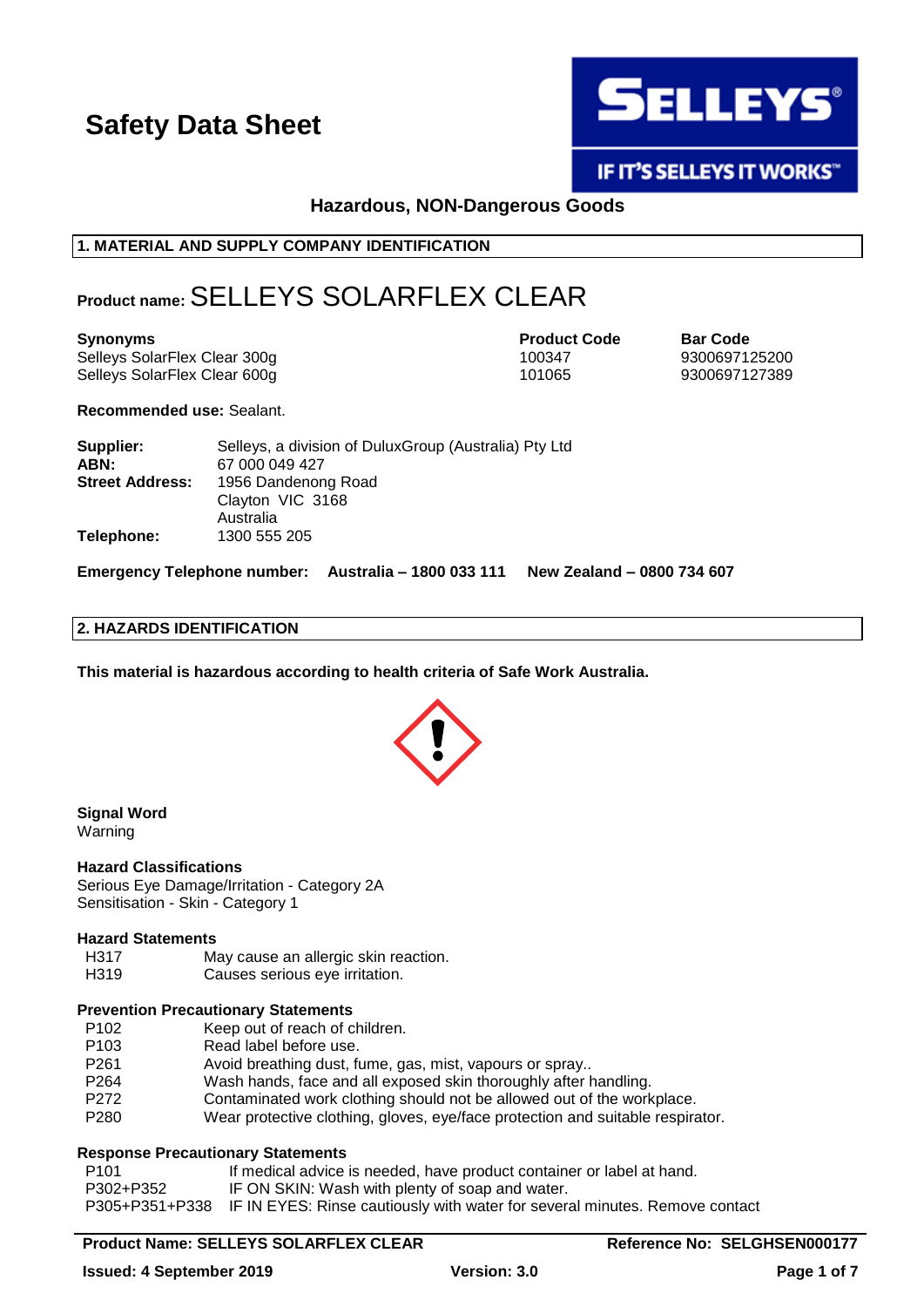

# **IF IT'S SELLEYS IT WORKS"**

|           | lenses, if present and easy to do. Continue rinsing.             |
|-----------|------------------------------------------------------------------|
| P333+P313 | If skin irritation or rash occurs: Get medical advice/attention. |
| P337+P313 | If eye irritation persists: Get medical advice/attention.        |
| P363      | Wash contaminated clothing before reuse.                         |

### **Storage Precautionary Statement**

Not allocated

### **Disposal Precautionary Statement**

P501 Dispose of contents/container in accordance with local, regional, national and international regulations.

### **Poison Schedule:** Not Applicable

### **DANGEROUS GOOD CLASSIFICATION**

Not classified as Dangerous Goods by the criteria of the "Australian Code for the Transport of Dangerous Goods by Road & Rail" and the "New Zealand NZS5433: Transport of Dangerous Goods on Land".

| 3. COMPOSITION INFORMATION                                                                                                                                                                                            |             |                   |
|-----------------------------------------------------------------------------------------------------------------------------------------------------------------------------------------------------------------------|-------------|-------------------|
| <b>CHEMICAL ENTITY</b>                                                                                                                                                                                                | CAS NO      | <b>PROPORTION</b> |
| 1-Propanamine, 3-(trimethoxysilyl)-                                                                                                                                                                                   | 13822-56-5  | 1-10 $%$ (w/w)    |
| Decanedioic acid, bis(1,2,2,6,6-pentamethyl-4-piperidinyl) ester                                                                                                                                                      | 41556-26-7  | $<$ 1 % (w/w)     |
| Poly(oxy-1,2-ethanediyl), .alpha.-[3-[3-(2H-benzotriazol-2-yl)-5-(1,1-<br>dimethylethyl)-4-hydroxyphenyl]-1-oxopropyl]-.omega.-hydroxy-                                                                               | 104810-48-2 | $<$ 0.5 % (w/w)   |
| Poly(oxy-1,2-ethanediyl), .alpha.-[3-[3-(2H-benzotriazol-2-yl)-5-(1,1-<br>dimethylethyl)-4-hydroxyphenyl]-1-oxopropyl]-.omega.-[3-[3-(2H-<br>benzotriazol-2-yl)-5-(1,1-dimethylethyl)-4-hydroxyphenyl]-1-oxopropoxy]- | 104810-47-1 | $<$ 0.5 % (w/w)   |
| Ingredients determined to be Non-Hazardous                                                                                                                                                                            |             | <b>Balance</b>    |
|                                                                                                                                                                                                                       |             | 100%              |

# **4. FIRST AID MEASURES**

If poisoning occurs, contact a doctor or Poisons Information Centre (Phone Australia 131 126, New Zealand 0800 764 766).

**Inhalation:** Remove victim from exposure - avoid becoming a casualty. Remove contaminated clothing and loosen remaining clothing. Allow patient to assume most comfortable position and keep warm. Keep at rest until fully recovered. Seek medical advice if effects persist.

**Skin Contact:** Effects may be delayed. If skin or hair contact occurs, remove contaminated clothing and flush skin and hair with running water. If swelling, redness, blistering or irritation occurs seek medical assistance.

**Eye contact:** If in eyes, hold eyelids apart and flush the eyes continuously with running water. Continue flushing until advised to stop by the Poisons Information Centre or a Doctor; or for at least 15 minutes and transport to Doctor or Hospital.

**Ingestion:** Rinse mouth with water. If swallowed, do NOT induce vomiting. Give a glass of water to drink. Never give anything by the mouth to an unconscious patient. If vomiting occurs give further water. Seek medical advice.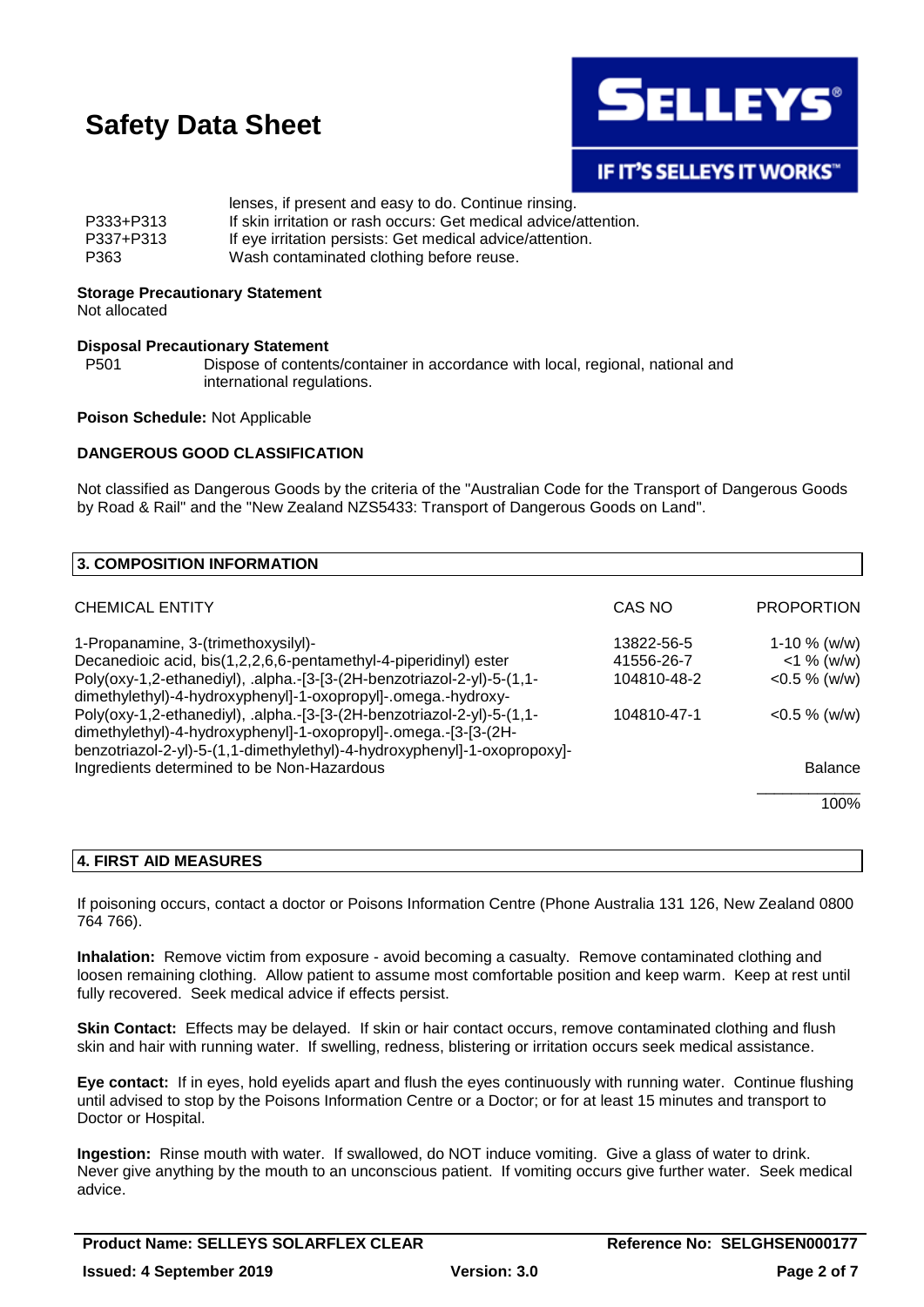

IF IT'S SELLEYS IT WORKS"

**PPE for First Aiders:** Wear safety shoes, overalls, gloves, safety glasses. Available information suggests that gloves made from nitrile rubber should be suitable for intermittent contact. However, due to variations in glove construction and local conditions, the user should make a final assessment. Always wash hands before smoking, eating, drinking or using the toilet. Wash contaminated clothing and other protective equipment before storing or re-using.

**Notes to physician:** Treat symptomatically. Effects may be delayed.

# **5. FIRE FIGHTING MEASURES**

**Hazchem Code:** Not applicable.

**Suitable extinguishing media:** If material is involved in a fire use water fog (or if unavailable fine water spray), alcohol resistant foam, standard foam, dry agent (carbon dioxide, dry chemical powder).

**Specific hazards:** Combustible material.

**Fire fighting further advice:** On burning or decomposing may emit toxic fumes. Fire fighters to wear selfcontained breathing apparatus and suitable protective clothing if risk of exposure to vapour or products of combustion or decomposition.

# **6. ACCIDENTAL RELEASE MEASURES**

### **SMALL SPILLS**

Wear protective equipment to prevent skin and eve contamination. Avoid inhalation of vapours or dust. Wipe up with absorbent (clean rag or paper towels). Collect and seal in properly labelled containers or drums for disposal.

### **LARGE SPILLS**

Clear area of all unprotected personnel. Slippery when spilt. Avoid accidents, clean up immediately. Wear protective equipment to prevent skin and eye contamination and the inhalation of dust. Work up wind or increase ventilation. Cover with damp absorbent (inert material, sand or soil). Sweep or vacuum up, but avoid generating dust. Collect and seal in properly labelled containers or drums for disposal. If contamination of crops, sewers or waterways has occurred advise local emergency services.

### **Dangerous Goods - Initial Emergency Response Guide No:** Not applicable

# **7. HANDLING AND STORAGE**

**Handling:** Avoid eye contact and skin contact. Avoid inhalation of dust.

**Storage:** Store in a cool, dry, well-ventilated place and out of direct sunlight. Store away from foodstuffs. Store away from incompatible materials described in Section 10. Store away from sources of heat and/or ignition. Keep container standing upright. Keep containers closed when not in use - check regularly for spills.

# **8. EXPOSURE CONTROLS / PERSONAL PROTECTION**

**National occupational exposure limits:** No value assigned for this specific material by Safe Work Australia.

**Biological Limit Values:** As per the "National Model Regulations for the Control of Workplace Hazardous Substances (Safe Work Australia)" the ingredients in this material do not have a Biological Limit Allocated.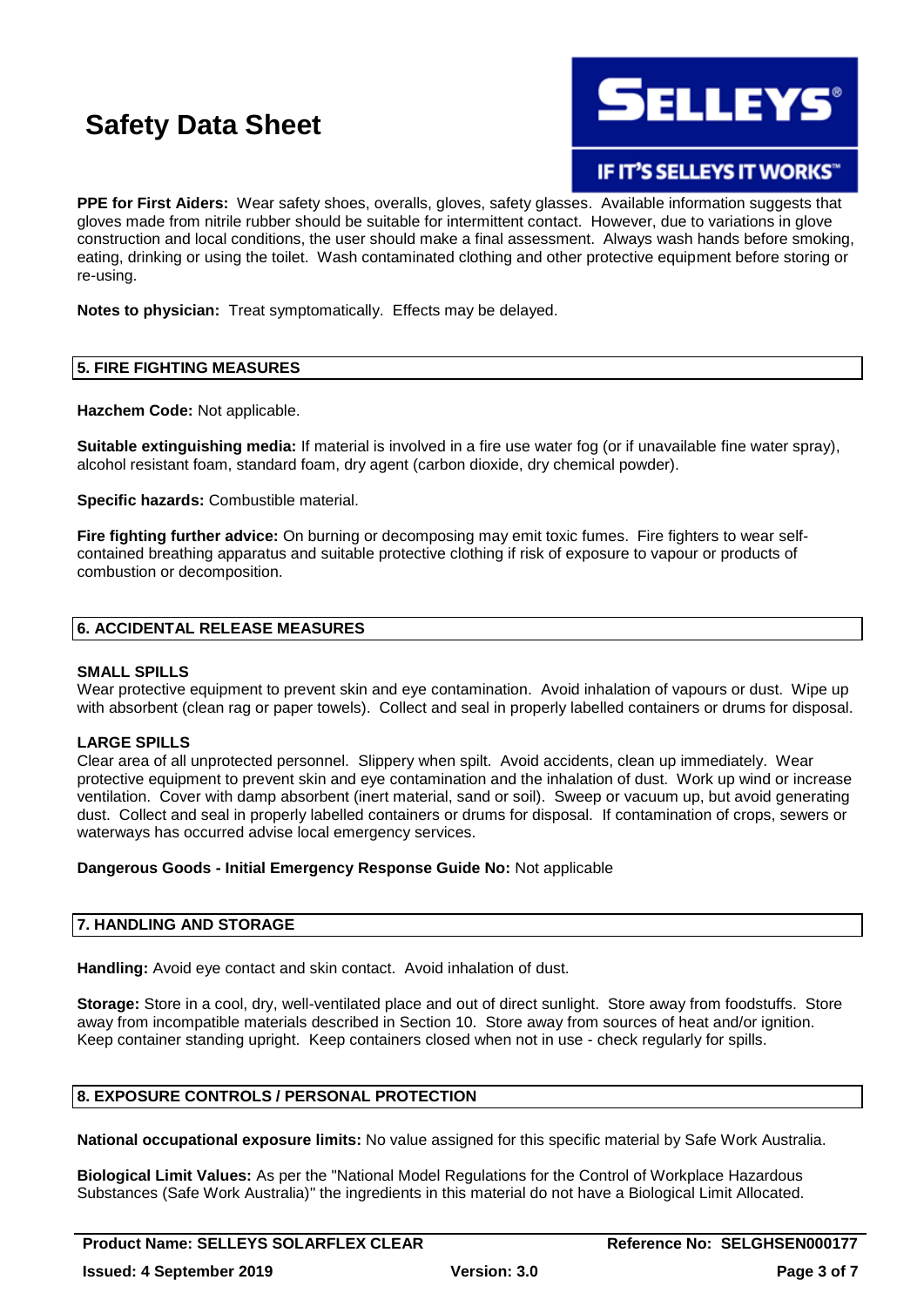

### **Engineering Measures:** Natural ventilation should be adequate under normal use conditions.

### **Personal Protection Equipment:** SAFETY SHOES, OVERALLS, GLOVES, SAFETY GLASSES.

Wear safety shoes, overalls, gloves, safety glasses. Available information suggests that gloves made from nitrile rubber should be suitable for intermittent contact. However, due to variations in glove construction and local conditions, the user should make a final assessment. Always wash hands before smoking, eating, drinking or using the toilet. Wash contaminated clothing and other protective equipment before storing or re-using.

**Hygiene measures:** Keep away from food, drink and animal feeding stuffs. When using do not eat, drink or smoke. Wash hands prior to eating, drinking or smoking. Avoid contact with clothing. Avoid eye contact and skin contact. Avoid inhalation of dust. Ensure that eyewash stations and safety showers are close to the workstation location.

### **9. PHYSICAL AND CHEMICAL PROPERTIES**

| Form:   | Paste          |
|---------|----------------|
| Colour: | Clear          |
| Odour:  | Characteristic |

**Specific Gravity:** 1.04 **Relative Vapour Density (air=1):**  $>1$ <br>**Vapour Pressure (20 °C):** N Av **Vapour Pressure (20 °C): Flash Point (°C):** N App **Flammability Limits (%):** N App **Autoignition Temperature (°C):** N Av **Melting Point/Range (°C):** N Av **Boiling Point/Range (°C):** N Av **Decomposition Point (°C):** N Av **pH:** N App **Viscosity:**  $>21$  mm<sup>2</sup>/sec @ 40 °C **Total VOC (g/Litre):** N Av

**Solubility:** Insoluble in water. Soluble in organic solvents.

(Typical values only - consult specification sheet)  $N Av = Not available, N App = Not applicable$ 

### **10. STABILITY AND REACTIVITY**

**Chemical stability:** This material is thermally stable when stored and used as directed.

**Conditions to avoid:** Elevated temperatures and sources of ignition.

**Incompatible materials:** Oxidising agents.

**Hazardous decomposition products:** Oxides of carbon and nitrogen, smoke and other toxic fumes.

**Hazardous reactions:** No known hazardous reactions.

### **11. TOXICOLOGICAL INFORMATION**

No adverse health effects expected if the product is handled in accordance with this Safety Data Sheet and the product label. Symptoms or effects that may arise if the product is mishandled and overexposure occurs are: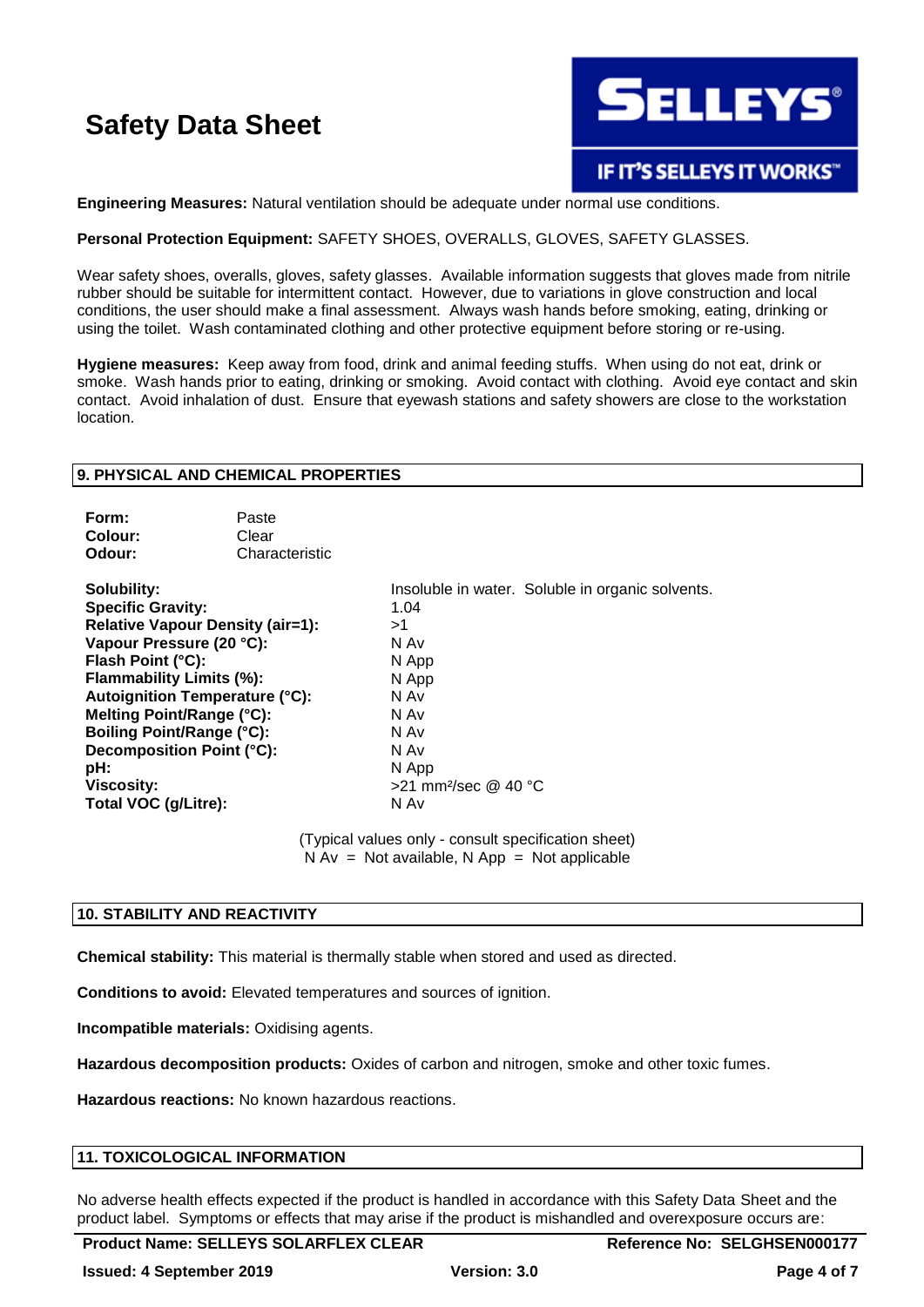

## **Acute Effects**

**Inhalation:** Material may be an irritant to mucous membranes and respiratory tract.

**Skin contact:** Contact with skin may result in irritation. A skin sensitiser. Repeated or prolonged skin contact may lead to allergic contact dermatitis.

**Ingestion:** Swallowing can result in nausea, vomiting and irritation of the gastrointestinal tract.

**Eye contact:** An eye irritant. Exposure to the dust may cause discomfort due to particulate nature. May cause physical irritation to the eyes.

### **Acute toxicity**

**Inhalation:** This material has been classified as non-hazardous. Acute toxicity estimate (based on ingredients):  $LC50 > 5$  mg/L

**Skin contact:** This material has been classified as non-hazardous. Acute toxicity estimate (based on ingredients): >2,000 mg/Kg bw

**Ingestion:** This material has been classified as non-hazardous. Acute toxicity estimate (based on ingredients): >2,000 mg/Kg bw

**Corrosion/Irritancy:** Eye: this material has been classified as a Category 2A Hazard (reversible effects to eyes). Skin: this material has been classified as not corrosive or irritating to skin.

**Sensitisation:** Inhalation: this material has been classified as not a respiratory sensitiser. Skin: this material has been classified as a Category 1 Hazard (skin sensitiser).

**Aspiration hazard:** This material has been classified as non-hazardous.

**Specific target organ toxicity (single exposure):** This material has been classified as non-hazardous.

### **Chronic Toxicity**

**Mutagenicity:** This material has been classified as non-hazardous.

**Carcinogenicity:** This material has been classified as non-hazardous.

**Reproductive toxicity (including via lactation):** This material has been classified as non-hazardous.

**Specific target organ toxicity (repeat exposure):** This material has been classified as non-hazardous.

# **12. ECOLOGICAL INFORMATION**

Avoid contaminating waterways.

**Acute aquatic hazard:** This material has been classified as non-hazardous. Acute toxicity estimate (based on ingredients): >100 mg/L

**Long-term aquatic hazard:** This material has been classified as non-hazardous. Non-rapidly or rapidly degradable substance for which there are adequate chronic toxicity data available OR in the absence of chronic toxicity data, Acute toxicity estimate (based on ingredients): >100 mg/L, where the substance is not rapidly degradable and/or BCF < 500 and/or  $log K<sub>ow</sub>$  < 4.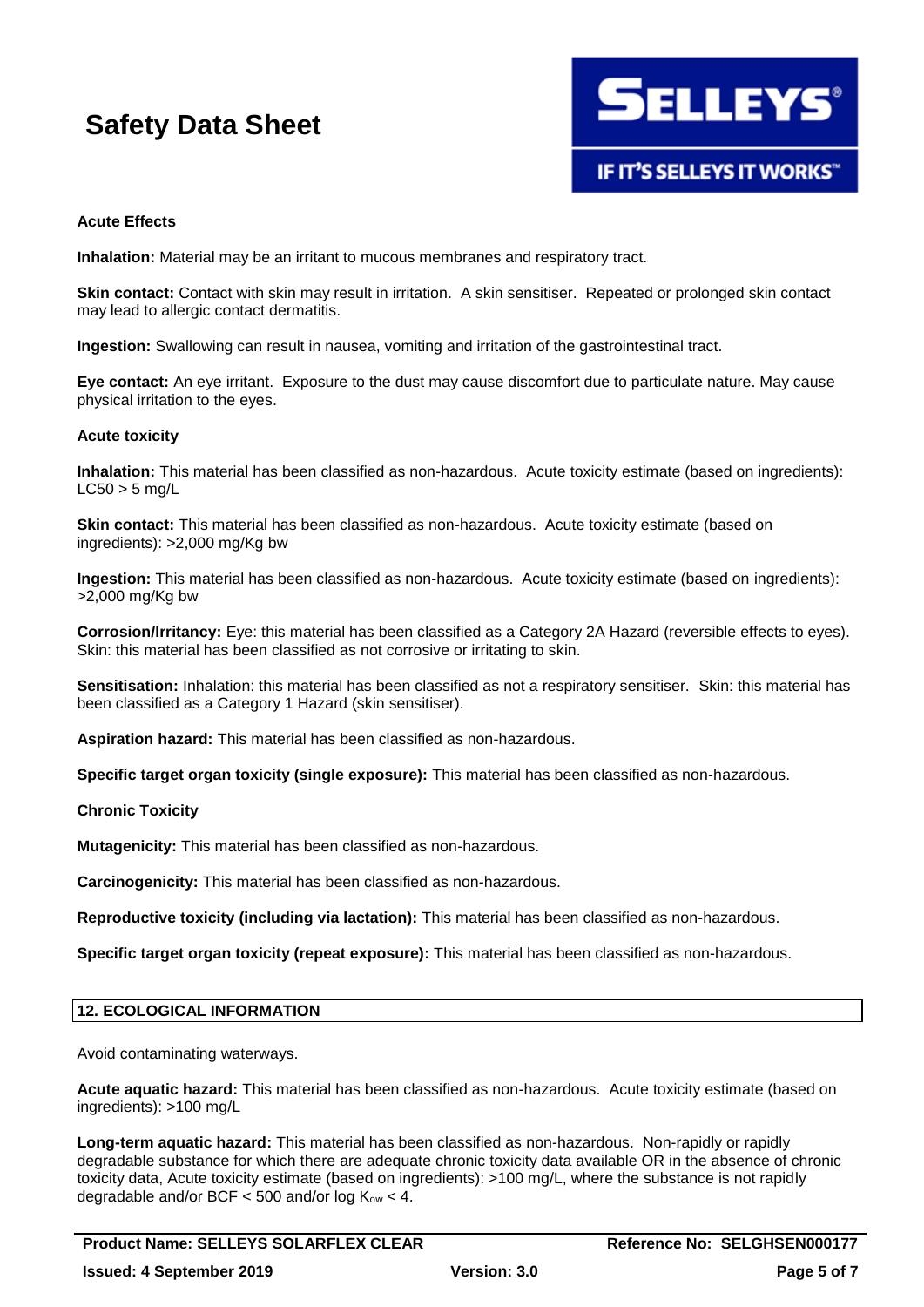

**Ecotoxicity:** No information available.

**Persistence and degradability:** No information available.

**Bioaccumulative potential:** No information available.

**Mobility:** No information available.

### **13. DISPOSAL CONSIDERATIONS**

Persons conducting disposal, recycling or reclamation activities should ensure that appropriate personal protection equipment is used, see "Section 8. Exposure Controls and Personal Protection" of this SDS.

If possible material and its container should be recycled. If material or container cannot be recycled, dispose in accordance with local, regional, national and international Regulations.

### **14. TRANSPORT INFORMATION**

### **ROAD AND RAIL TRANSPORT**

Not classified as Dangerous Goods by the criteria of the "Australian Code for the Transport of Dangerous Goods by Road & Rail" and the "New Zealand NZS5433: Transport of Dangerous Goods on Land".

#### **MARINE TRANSPORT**

Not classified as Dangerous Goods by the criteria of the International Maritime Dangerous Goods Code (IMDG Code) for transport by sea.

### **AIR TRANSPORT**

Not classified as Dangerous Goods by the criteria of the International Air Transport Association (IATA) Dangerous Goods Regulations for transport by air.

# **15. REGULATORY INFORMATION**

### **This material is not subject to the following international agreements:**

Montreal Protocol (Ozone depleting substances) The Stockholm Convention (Persistent Organic Pollutants) The Rotterdam Convention (Prior Informed Consent) Basel Convention (Hazardous Waste) International Convention for the Prevention of Pollution from Ships (MARPOL)

### **This material/constituent(s) is covered by the following requirements:**

• All components of this product are listed on or exempt from the Australian Inventory of Chemical Substances (AICS).

• All components of this product are listed on or exempt from the New Zealand Inventory of Chemical (NZIoC).

**HSNO Group Standard:** HSR002544 - Construction Products (Subsidiary Hazard) Group Standard

### **16. OTHER INFORMATION**

Reason for issue: Revised

This Safety Data Sheet has been prepared by Chemical Data Services Pty Ltd (chemdata.com.au) on behalf of its

# **Product Name: SELLEYS SOLARFLEX CLEAR Reference No: SELGHSEN000177**